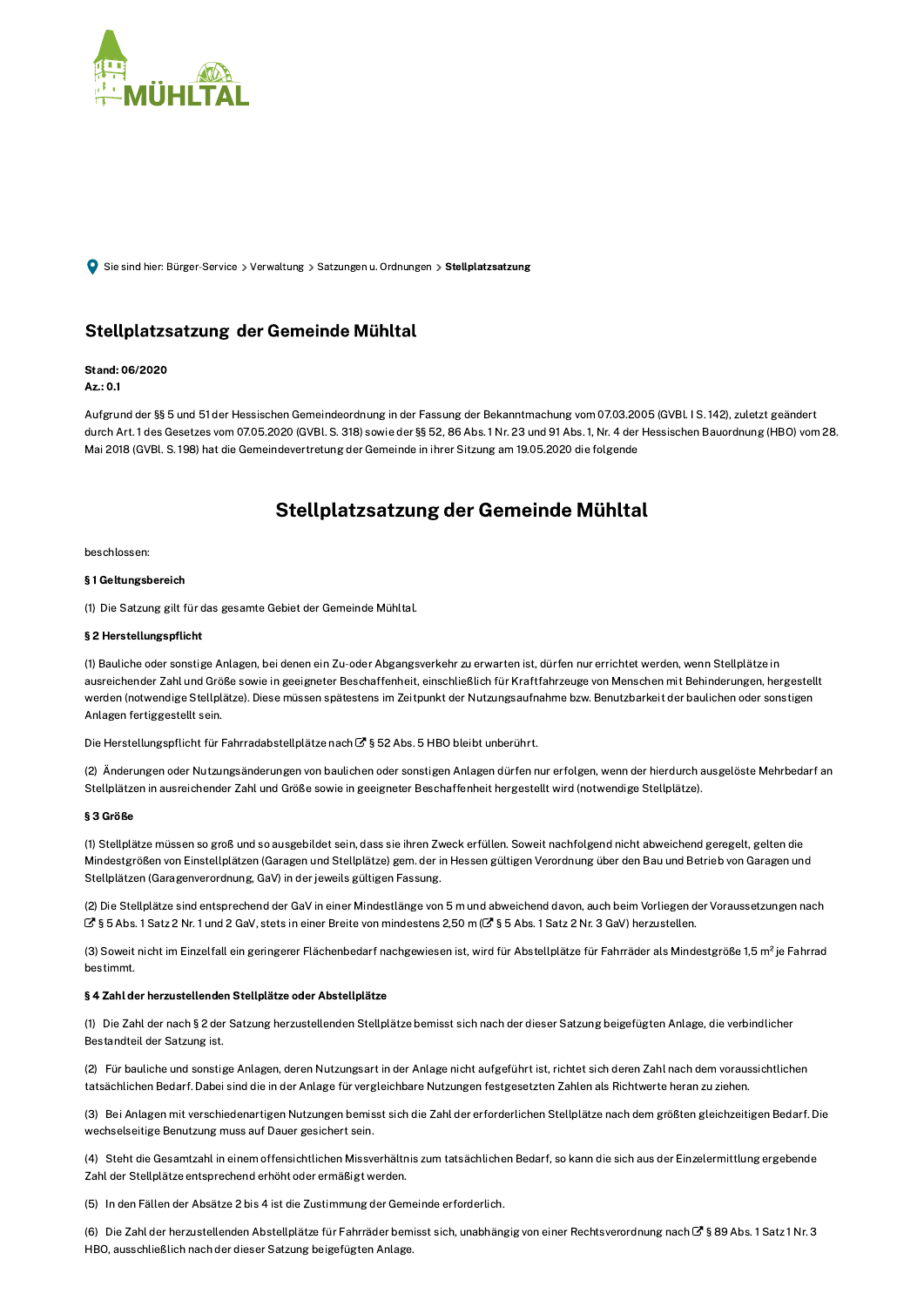(7) Bei der Berechnung notwendiger Ab-/Stellplätze ist jeweils ab einem Wert der ersten Dezimalstelle ab fünf auf einen vollen Stellplatz oder Abstellplatz aufzurunden. Bemisst sich der Stellplatzbedarf gem. Abs. 1 nach mehr als einem Tabellenwert, sind die sich aus den betreffenden Tabellenwerten jeweils ergebenden Zahlen erforderlicher Stellplätze für Pkw oder Abstellplätze für Fahrräder zuerst zu addieren und danach einmalig unter Anwendung von Satz 1 zu runden.

Soll für die nach den Absätzen 1 bis 4 errechneten notwendigen Stellplätze eine Ersetzung nach § 5 Abs. 1 der Satzung erfolgen, findet abweichend von Satz 1 die Rundungsvorschrift des § 5 Abs. 2 der Satzung Anwendung.

#### § 5 Ersetzung notwendiger Stellplätze durch Abstellplätze für Fahrräder

(1) Nach C § 52 Abs. Abs. 4 S. 1 HBO können bis zu einem Viertel der notwendigen Stellplätze für Kraftfahrzeuge durch die Schaffung von Abstellplätzen für Fahrräder ersetzt werden. Dabei sind für einen notwendigen Stellplatz vier Abstellplätze für Fahrräder herzustellen; diese werden zur Hälfte auf die Verpflichtung zur Schaffung notwendiger Abstellplätze angerechnet.

(2) Nach dem Gesetzestext ist aufgrund der Formulierung "bis zu" eine Aufrundung des Viertelwertes nicht möglich. Ergibt sich bei der Berechnung des Viertels eine Dezimalstelle, z. B. 1/4 von 6 = 1,5, ist die Anzahl der ersetzbaren Stellplätze deshalb stets nach unten abzurunden.

#### **86 Reschaffenheit**

(1) Stellplätze müssen ohne Überguerung anderer Stellplätze ungehindert erreichbar sein.

(2) Sie sind mit Pflaster-, Verbundsteinen oder ähnlichem Belag (Kies, Schotter, Gittersteinen etc.) auf einem der Verkehrsbelastung entsprechendem Unterbau herzustellen.

(3) Sind nach § 4 dieser Satzung mindestens 6 Stellplätze herzustellen, sind für die ersten und dann für alle weiteren, angefangenen 6 Stellplätze jeweils ein standortgerechter Baum (Stammumfang mindestens 10 cm, gemessen in 1 m Höhe) in einer unbefestigten Baumscheibe von mindesten 3,00 m<sup>2</sup> zu pflanzen und dauernd zu unterhalten.

Ergibt sich insgesamt eine Flächenbefestigung von mehr als 1.000 m<sup>2</sup>, sind die herzustellenden Stellplätze in Form von Stellplatzgruppen anzulegen, die zusätzlich durch raumgliedernde Bepflanzung zwischen den Gruppen optisch aufzulockern sind. Die Bäume sind zwischen den Stellplatzgruppen zu pflanzen

(4) Die Vorschriften nach Abs. 3 zur Baumpflanzung gelten nicht, sofern sich die Stellplätze auf einer Dachfläche oder in einem geschlossenen Raum befinden.

(5) Stellplätze für Besucher müssen vom öffentlichen Verkehrsraum aus erkennbar und zu Zeiten des Besucherverkehrs stets zugänglich sein; sie sind besonders zu kennzeichnen und dürfen nicht anderen als Besuchern überlassen werden.

(6) Ausgenommen die abweichende Breite von 2,5 m gem. § 3 Abs. 2, finden im Übrigen die Vorschriften der GaV zu Garagen entsprechende Anwendung.

Die Regelungen nach Abs. 3 gelten ausdrücklich auch für Flächen mit Garagen. Tür- und fensterlose Außenwände der Garagen sollen zudem begrünt werden.

(7) Abstellplätze für Fahrräder müssen ihrem Nutzungszweck entsprechend und unter Einhaltung der geltenden Vorschriften funktionsfähig hergestellt und unterhalten werden. Bei Einzelaufstellung wird empfohlen, eine Mindestbreite von 0,75 m sowie eine Mindestlänge von 2,00 m nicht zu unterschreiten.

Die Abstellplätze für Fahrräder müssen schwellenlos (barrierefrei) erreichbar sein. Die einzelnen Fahrradabstellplätze müssen unabhängig voneinander benutzbar sein, d.h. ohne manuelle Verlagerung oder Verschiebung weiterer abgestellter Fahrräder.

(8) Bei Vorhaben mit einem Stellplatzbedarf von mindestens 20 Stellplätzen müssen mindestens 5% der Stellplätze mit einer Einrichtung zum Aufladen von Elektrofahrzeugen (E-Stellplatz) ausgestattet sein. Bei der Berechnung der E-Stellplätze ist jeweils auf den vollen E-Stellplatz aufzurunden. Die jeweils maximale Ladekapazität ist mit dem Energieversorger abzustimmen. Ist die Kapazität nicht vorhanden, können Ausnahmen zugelassen werden. Die Zustimmung der Gemeinde ist erforderlich.

#### §7 Standort

(1) Stellplätze sind auf dem Baugrundstück herzustellen und dauerhaft zu unterhalten. Ist die Herstellung auf dem Baugrundstück ganz oder teilweise nicht möglich, so dürfen sie auch auf einem anderen Grundstück in unmittelbarer Nähe vom Baugrundstück (bis zu 150 m Fußweg) hergestellt werden, wenn dessen Nutzung zu diesem Zweck sowohl öffentlichrechtlich als auch zivilrechtlich als Nutzungsrecht im Grundbuch gesichert ist.

(2) Insgesamt dürfen Stellplätze, die vom öffentlichen Verkehrsraum unmittelbar anfahrbar sind und/oder die Zufahrten zu im Grundstück gelegenen Stellplätzen, auf einer Breite von max. 7.50 m an den öffentlichen Verkehrsraum angrenzen.

Sie sind so auszurichten, dass im vorgelagerten öffentlichen Verkehrsraum die Flächen für den ruhenden Verkehr soweit möglich erhalten bleiben.

Werden Stellplätze parallel zum öffentlichen Verkehrsraum angeordnet, wird nur die Breite der Zufahrt(en) zu diesen parallel angeordneten Anlagen bei der Berechnung nach Satz 1 mit einbezogen.

#### § 8 Ablösung

(1) Die Herstellungspflicht nach § 2 kann auf Antrag durch Zahlung eines Geld-betrages ganz oder teilweise abgelöst werden, soweit die Herstellung des Stellplatzes aus rechtlichen oder tatsächlichen Gründen nicht möglich ist. Ein Ablösungsanspruch besteht nicht.

(2) Über den Antrag entscheidet der Gemeindevorstand der Gemeinde Mühltal.

(3) Die Höhe des zu zahlenden Geldbetrages variiert innerhalb des Gemeinde-gebiets. Dieses ist hierzu entsprechend den Ortsteilen in verschiedenen Zonen eingeteilt. Der zu zahlende Geldbetrag innerhalb dieser Zonen beträgt

in Zone 1 (Ortsteile Frankenhausen, Nieder-Beerbach und Waschenbach) je Stellplatz 7.500,-€,

in Zone 2 (Ortsteile Nieder-Ramstadt, Traisa und Trautheim) je Stellplatz 10.000,-€.